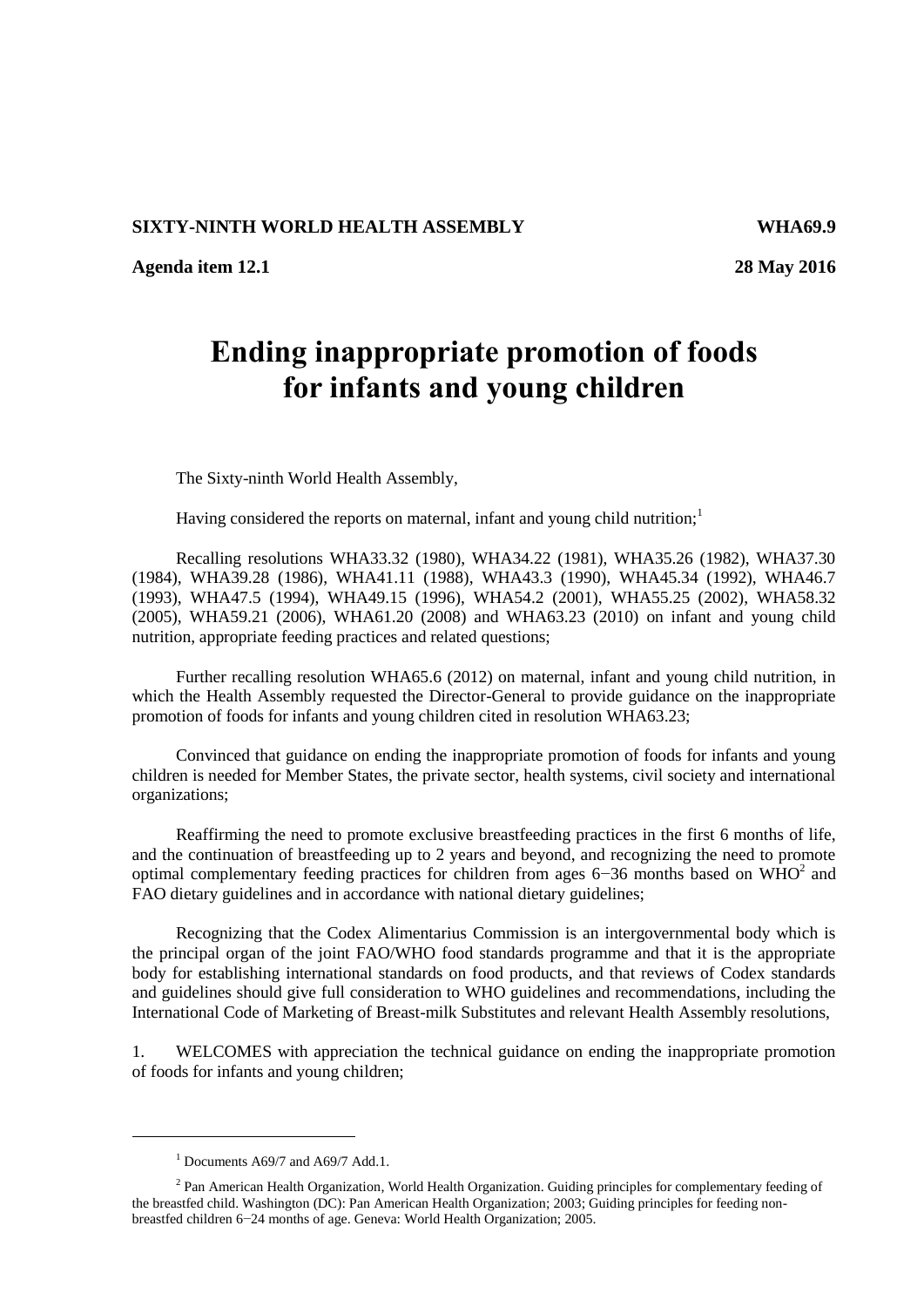2. URGES Member States $1,2,3$  in accordance with national context;

(1) to take all necessary measures in the interest of public health to end the inappropriate promotion of foods for infants and young children, including, in particular, implementation of the guidance recommendations while taking into account existing legislation and policies, as well as international obligations:

(2) to establish a system for monitoring and evaluation of the implementation of the guidance recommendations;

(3) to end inappropriate promotion of food for infants and young children, and to promote policy, social and economic environments that enable parents and caregivers to make well informed infant and young child feeding decisions, and further support appropriate feeding practices by improving health and nutrition literacy;

(4) to continue to implement the International Code of Marketing of Breast-milk Substitutes and WHO recommendations on the marketing of foods and non-alcoholic beverages to children;

3. CALLS UPON manufacturers and distributors of foods for infants and young children to end all forms of inappropriate promotion, as set forth in the guidance recommendations;

4. CALLS UPON health care professionals to fulfil their essential role in providing parents and other caregivers with information and support on optimal infant and young child feeding practices and to implement the guidance recommendations;

5. URGES the media and creative industries to ensure that their activities across all communication channels and media outlets, in all settings and using all marketing techniques, are carried out in accordance with the guidance recommendations on ending the inappropriate promotion of foods for infants and young children;

6. CALLS UPON civil society to support ending inappropriate promotion of foods for infants and young children, including activities to advocate for, and monitor, Member States' progress towards the guidance's aim;

7. REQUESTS the Director-General:

(1) to provide technical support to Member States in implementing the guidance recommendations on ending the inappropriate promotion of foods for infants and young children and in monitoring and evaluating their implementation;

(2) to review national experiences with implementing the guidance recommendations in order to build the evidence on their effectiveness and consider changes, if required;

(3) to strengthen international cooperation with relevant United Nations funds, programmes and specialized agencies and other international organizations, in promoting national action to

-

 $<sup>1</sup>$  And, where applicable, regional economic integration organizations.</sup>

<sup>&</sup>lt;sup>2</sup> Taking into account the context of federated States.

<sup>&</sup>lt;sup>3</sup> Member States could take additional actions to end inappropriate promotion of foods for infants and young children.